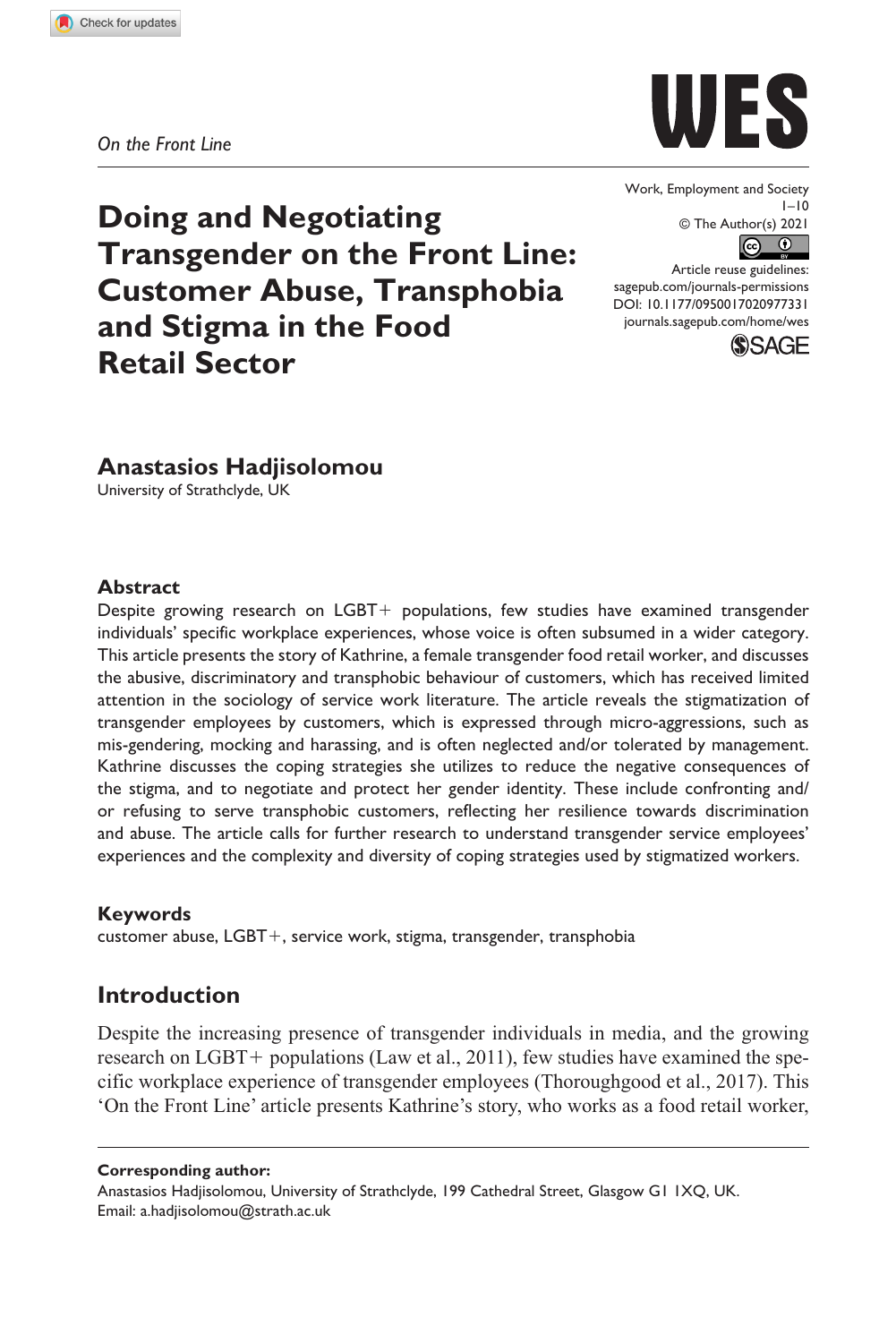while transitioning from male to female, as told in June 2019. Kathrine is in her mid-40s; she started transitioning in 2015. She works on the self-checkouts area in one of the leading food retailers in the UK, assisting and serving customers. Kathrine started and continues her transition within the same organization and even within the same store, which is located in a small city in the UK. According to the participant, this is a megastore attracting hundreds of customers per day, many of them being students, older-aged regular customers, and individuals with an alcohol addiction. As she commented, there are daily incidences of customer abuse in the store, while its location often drives negative attitudes towards transgender individuals such as herself.

The term 'transgender' is used, here, as 'an umbrella term describing individuals whose identity and/or gender expression doesn't reflect the societal gender norms associated with the sex assigned at birth' (Dietert and Dentice, 2009: 122). This puts transgender individuals, who deviate from these social norms, in conflict with societal institutions, including the workplace (Dietert and Dentice, 2009). As Robinson et al. (2017: 301) highlight: 'because of their perceived gender incongruity, transgender individuals face significant challenges and discrimination in the workplace'. Research shows that the transgender population is the most targeted minority group in terms of physical and psychological violence, while the majority of transgender and gender non-conforming employees have experienced hate crime, discrimination and mistreatment in the workplace (Beauregard et al., 2018).

Kathrine's account reflects the pervasiveness of mistreatment in service work. Her discussion starts with a wider recognition of the embedded customer abuse in food retailing, followed by her personal experience as a transgender employee who is subject to abuse from customers. As she describes it, customer abuse is part of retail work, yet in her case, this includes elements of stigmatization and transphobia. Kathrine's account sheds light on the experiences of transgender employees in the UK service sector and the coping strategies adopted within interactions with transphobic customers. This is an important contribution to the sociology of work literature, giving voice to a neglected group of employees.

The article starts by underlining the underdeveloped transgender employee research agenda. This is followed by discussions on customer transphobic abuse, the stigmatization of transgender individuals in service work and coping strategies utilized by the latter. The article closes presenting Kathrine's story and her experiences on the front line.

## **The (underdeveloped) transgender employee research agenda**

Scholars have recently started showing a growing interest in studying the unique work experiences of transgender individuals (Sawyer et al., 2016). There remain, however, large gaps in our empirical and theoretical understanding of how this minority experience work and the challenges they face due to the visibility of gender, especially when transgender identities come into conflict with normative societal expectations (Robinson et al., 2017). The current binary-driven schemata of gender in our society creates confusion around the concept of transgender, which is often conflated with sexuality (Robinson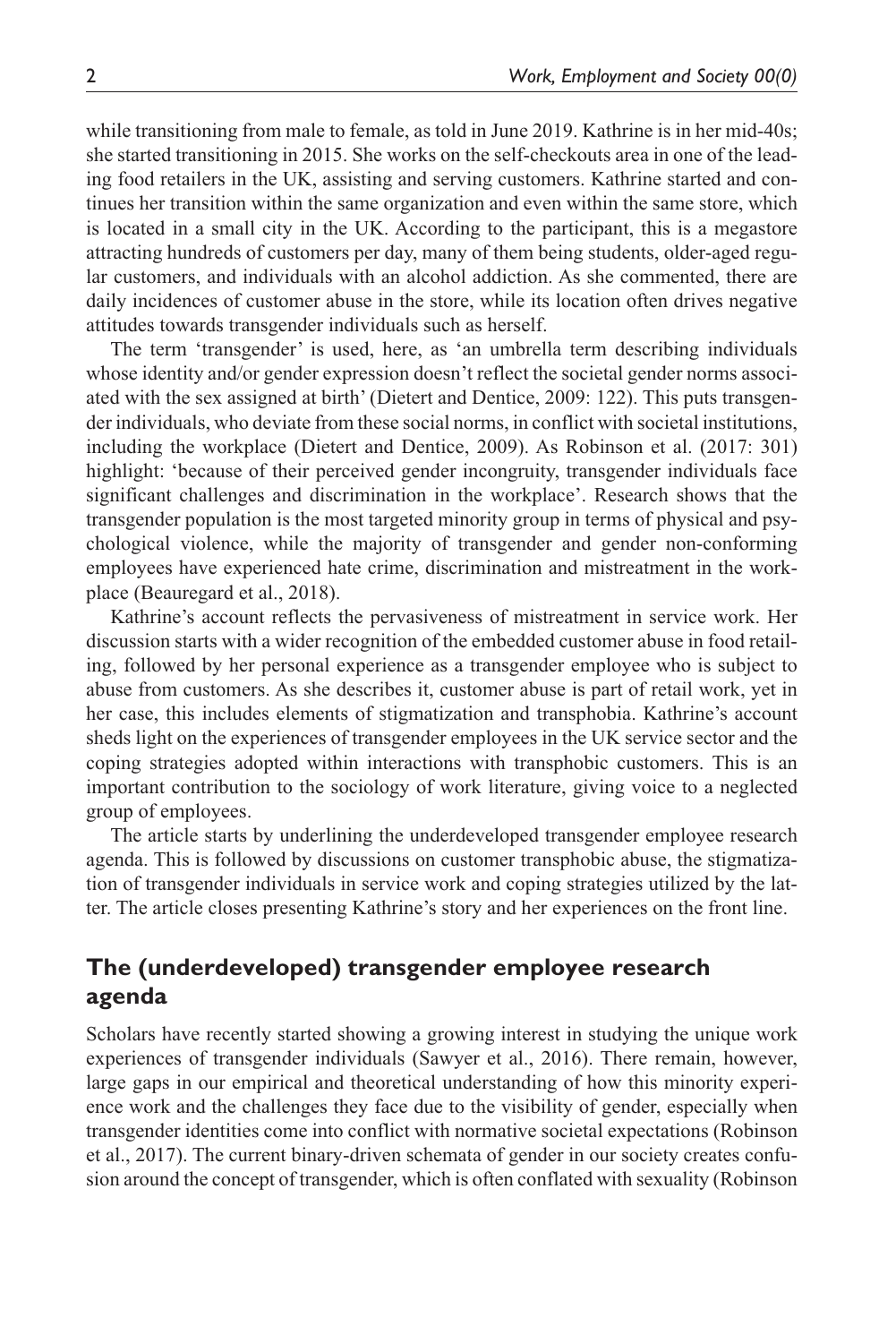et al., 2017). Indeed, scholars critically report that the transgender group is often clustered with 'LGB' (Lesbian, Gay, Bi-sexual) employees, assuming that gender identity is similar or even identical to sexual orientation (Beauregard et al., 2018). This becomes problematic as the experiences, issues and voice of transgender employees are subsumed, and potentially lost, in a wider broad category (McFadden and Crowley-Henry, 2018). Importantly, although sexuality, gender and sex are connected (Robinson et al., 2017), the experiences of the 'LGB' and transgender employees are categorically different (Sawyer and Thoroughgood, 2017). Therefore, transgender individuals 'deserve to be studied in their own right' (Law et al., 2011: 710).

Real-life scenarios reported in research (see Robinson et al., 2017: 304), as well as academic accounts, such as O'Shea's (2017) auto-ethnography and Barclay and Scott's (2006) discussion on Susan's (a transgender female employee) story, clearly illustrate the unique challenges transgender individuals face in life and the workplace. As Mizock et al. (2017) note, and O'Shea's (2017) story shows, transgender individuals face abuse and stigma from both the general public and co-workers. Worryingly, as Kathrine's account also highlights, they are often described as mentally ill, dishonest, confused, or fake men, women and non-binary individuals (Robinson et al., 2017: 303). This widespread stigmatization of transgender people needs to be further acknowledged, particularly when discussing transgender service employees' experiences, whose voice remains unheard in scholarship. Kathrine's story adds to this practical and theoretical lacuna, illustrating how transgender discrimination and abuse is a wider societal issue, especially for employees who are on the front line serving the public. The connections between work and society generate challenges for transgender employees (Sawyer et al., 2016), who may face both co-worker and employer discrimination, as well as customer violence as an outcome of their transition.

### **Customer abuse, transphobia and stigma on the front line**

Ozturk and Tatli (2016) note that discriminatory experiences for transgender employees are often occupation- and industry-specific. Kathrine's account mirrors this argument, highlighting how customer sovereignty in the service sector, driven by 'the customer is always right' cultures, leads to gender- and transphobic behaviours. It remains true that customer abuse is common across this industry. Korczynski and Evans (2013: 769) define it as forms of behaviour perceived by workers as aggressive, intimidating or insulting to themselves. The same authors further highlight how tensions on the shop floor are more likely to occur in cultures that emphasize the 'customer is King' mantra. Customer abuse stems from the failure by organizations to deliver on the 'enchanting myth of sovereignty' (Korczynski and Evans, 2013). The myth depicts the customer as authoritative, possessing relational superiority over workers. Recent reports show that there is a growing problem of violence and abuse in the retail sector which, worryingly, is accepted as part of the job (Taylor, 2019). Kathrine's story confirms data suggesting the embeddedness of customer abuse in retail. In this case, however, according to Kathrine's experience, customer abuse includes elements of transphobia.

Transphobia is defined by Robinson et al. (2017: 301) as 'emotional disgust or revulsion towards individuals who do not conform to society's gender expectations', and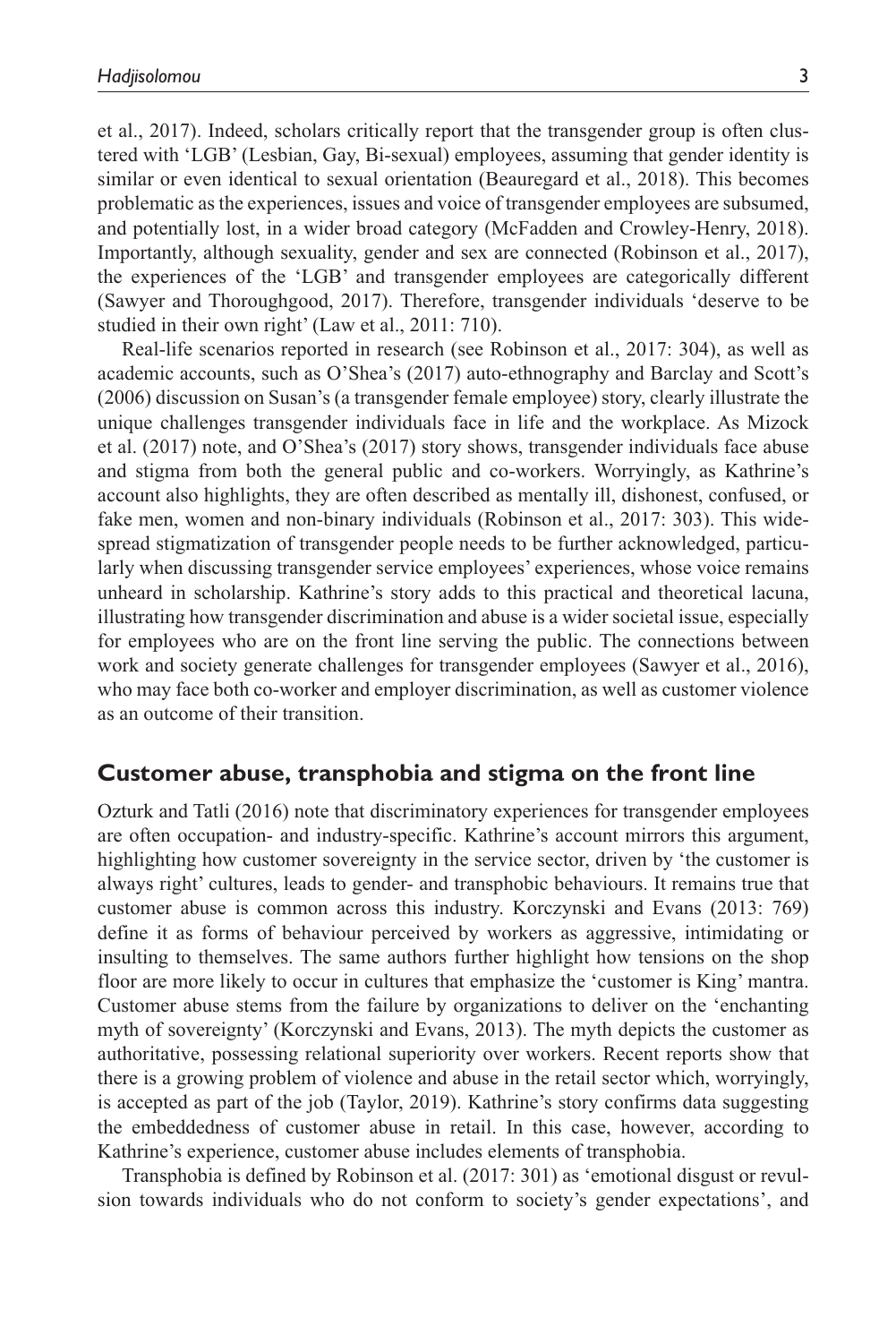refers to stigma and discrimination towards transgender and non-gender-conforming individuals (Mizock et al., 2017). Stigma includes the undervaluation of individuals based on differentiating characteristics (Nath, 2011). Transgender employees are being stigmatized due to the large-scale societal discomfort with the view that gender is not a fixed construct, but fluid (Beauregard et al., 2018). Beauregard et al. (2018), using the term 'Cisnormativity', refer to the, mistaken, assumption that all people are cisgender and argue that this assumption characterizes most if not all societal institutions. Robinson et al. (2017: 303) similarly note that cisnormativity denotes the compulsory nature of the gender binary and suggests that 'transgender people do not exist, and even if they do, their numbers are so miniscule that the average binary person does not need to know about their existence'. This is a disturbingly misleading idea, which generates negative and transphobic attitudes towards transgender individuals. These attitudes are often expressed through micro-aggressions, as also evident in Kathrine's story, including problematic language, stereotyped assumptions, mis-gendering, mocking, disapproving, denying, threatening and harassing (Mizock et al., 2017; Robinson et al., 2017).

The stigmatization of transgender individuals resembles other marginalized groups. Johnston and Nadal's (2010) work on the micro-aggressions towards multi-racial individuals is similar to transgender employees' experiences in showing 'how being questioned as to one's authenticity serves as a mechanism of exclusion' (cited in Beauregard et al., 2018: 863). Similarly, Nath's (2011) work in Indian call centres shows how stigmatization of national identity becomes the target of discredit and abuse and explains how workers experience the stigma of nationality through the institutionalized demands of accent modification and name and location masking to gain the customer's approval and minimize customer abuse. Importantly, employees were required to manage their emotions and suppress their genuineness during customer interaction to enchant customers while, as concluded, the individual's identity during service work occupies a position of subordination (Nath, 2011). This is similar to Kathrine's experiences where, in a context within which the customer 'is King', Kathrine's gender identity becomes the target of abuse, while she is expected to suppress her feelings and to display emotions considered desirable by management (Nath, 2011). Such displays of 'emotional labour' (Hochschild, 1983) contribute to a sense of humiliation experienced by stigmatized workers facing customer abuse because of their inability to challenge their abusers. Ominously, the targets of stigma can suffer from emotional exhaustion and low selfesteem, leading to anxiety and depression (Mizock et al., 2017).

Mizock et al. (2017: 286) provide a useful and informative analysis of the coping strategies used by transgender individuals in the workplace to reduce the negative consequences of stigma. These include gender-presentation strategies (e.g. modifying appearance), gender detachment (e.g. concealing gender identity), relationship navigating and resource utilization (e.g. seeking peer/organizational support), enhanced job performance, structural and maladaptive coping strategies (e.g. leaving the workplace) and power-acquisition strategies (e.g. pursuing leadership roles to influence policy and culture). Kathrine's account reflects several coping strategies towards abusive transphobic customers, including high job performance and seeking managerial support, as well as confronting and/or refusing to serve customers. Although Kathrine's strategies are not always effective, as management interventions might ally with the customer, Kathrine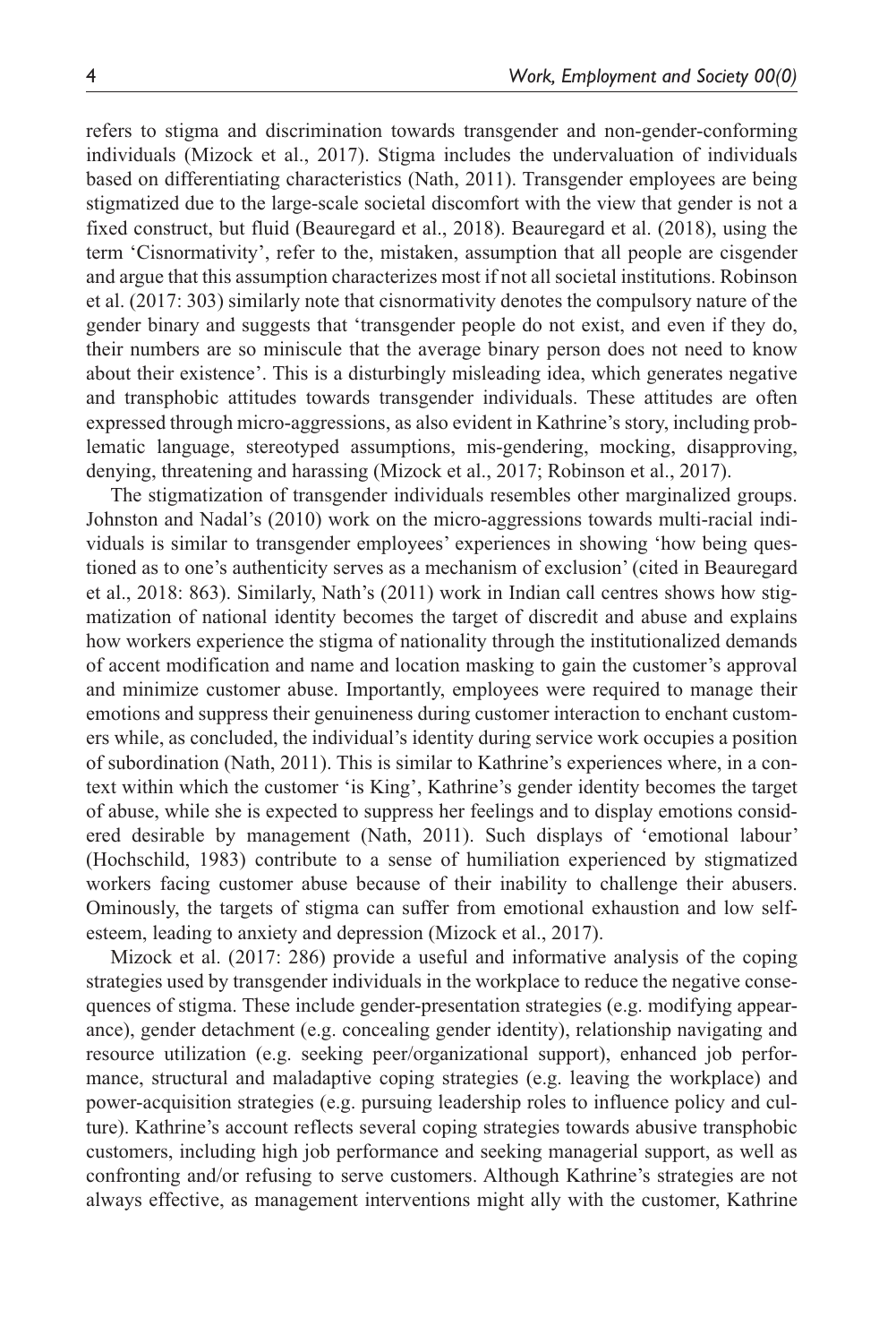has, evidently, developed mechanisms to protect her identity, which reflects her resilience in the face of hardship and discrimination (Mizock et al., 2017).

Research has recognized the necessity for supportive managerial practices for transgender individuals in the workplace and the development of organizational policies and gender equality training, across organizational levels, to address discrimination (Dietert and Dentice, 2009). A critical question remains, however, on how organizations manage and deal with customer-based discrimination (Madera et al., 2017). As Kathrine's story reveals, her employer has developed policies regarding internal social relations to avoid discrimination and she has received support from management during her transition. Nevertheless, discrimination and gender-related violence from customers were often ignored or tolerated by management, overlooking the stigmatization of Kathrine's gender identity. This approach could be explained as the outcome of the sector's intense competition, the customer-oriented cultures in service organizations and, consequently, the power imbalance within the triadic service employment relationship (Korczynski and Evans, 2013). Crucially, as Beauregard et al. (2018: 864) suggest, and as is confirmed in this study, 'this power imbalance is intensified for transgender employees whose marginalised status in society affords them even less power than the average non-managerial worker'. Customer abuse remains a central and highly problematic issue in the sector, one that contributes to the stigmatization and mistreatment of marginalized service workers.

Kathrine's story adds to debates of gender identity negotiations by discussing the neglected role of customers who do not accept societal deviations of gender. The article highlights the embedded customer abuse in food retailing and shows that this includes elements of transphobia and stigmatization. Additionally, it shows that due to limited managerial support, Kathrine has developed coping strategies to negotiate her gender on the front line and remain resilient towards customer discrimination. Further research is necessary to fully understand the experience of stigmatized front-line employees and the complexity and diversity of coping strategies used by the latter and, in this case, by those who do not conform to societal cisnormative assumptions. This is necessary to allow scholars, employers and policy-makers to promote inclusion and equality in the workplace, protect transgender individuals from any type of violence and help them enjoy the 'right to work in an environment free from societal gender normative institutions, harassment, fear and discrimination' (Dietert and Dianne, 2009: 138).

### **Kathrine's story**

### *Customer abuse: part of the job*

It is not uncommon in retail to get someone who is not happy with their service. You get the ones who are bad-tempered or short-tempered. You can usually tell that they're having a bad day and everything that goes wrong makes their day even worse, even the smallest meaningless things. For example, the self-scan machine sometimes doesn't work and then you can see them massively over-reacting to things. You have to be careful how to approach them, and I'm always a bit more mindful of the fact and I just try to be more calming and extra polite to them. I try to show them that I'm trying to help, maybe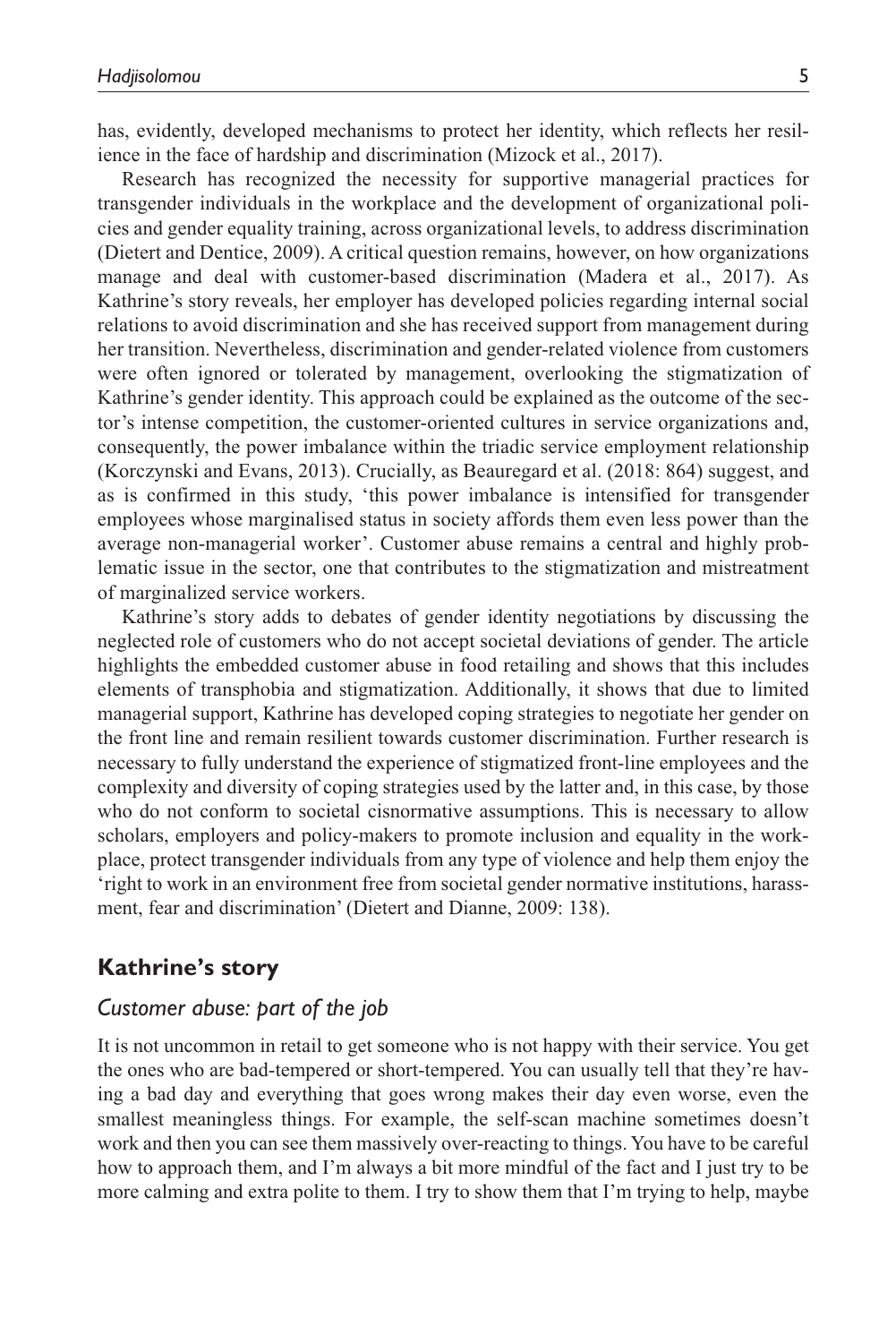I'll joke about the issue, but not demeaning the issue to them. Yet, at the same time, you let them know it's not that big of an issue, it's just a checkout that isn't working properly. Worse things have happened in the world.

I would say some people have bad days, some people have good days, and some people are always in a bad mood. Maybe some customers feel as if we haven't given them the full service. Then it's within their right, obviously, to make a complaint against us. I've had a gentleman before who felt as if I was very dismissive of his comment that it wasn't very clear how to move into the self-scan area. We have a little sign that says 'Queue this way', so you would think you start there and queue. But no, he didn't understand that sign. So, I was trying to explain to him and he responded that he still didn't think it's very clear. I said: 'I'm sorry, I always felt as if it was rather clear'. He, however, made a complaint about it because he believed I was very dismissive about his point.

Most people, unfortunately, just see the retail worker as a second-class citizen. You do get the feeling as if they've never worked in any sort of service industry and they're just maybe a bit richer or feel as if they're a bit richer. There was one of my colleagues who got told by a customer that he was better than her because he worked as a lecturer. This was straight out the blue, just told her that he was better than her, even though she is studying at the university and she is a very intelligent lassie. But he never even considered that. So where is that arrogance coming from? Their attitude is mainly based on the idea of 'I'm the customer, you're serving me and, therefore, I can say whatever I want'. Just because there is a service involved and it's a service industry, it's lower on the totem pole of jobs. It's not as well-paid, so some people just equate payment to actually being better, which is very wrong. It doesn't mean you're a better person and it doesn't give you the right to come in and abuse us. But they still do.

I've been verbally abused and I've been threatened. This is frequently alcoholrelated. For example, often, if customers are trying to get alcohol and they're visibly drunk, we're not allowed to serve them. But at that stage, then, it can get a bit more verbal and they say all sorts of things – they're going to do this and that and threaten that they will wait for you when you finish your shift. Some people, especially if you refuse them alcohol or other restricted items, can get a bit abusive just because you're just doing your job and you're following procedures. You try to explain that to them, but they don't understand it; because that one bottle of beer that they're not getting is so important to them. We just have to try and keep treating them with respect and, hopefully, they will do the same. We get it all the time. There was a young lad in quite recently, he was trying to buy energy drinks, and he didn't look 16. Energy drinks are restricted to age 16, and he had a female friend with him and she looked even younger. Obviously, I asked them both for identity, as I'm supposed to do. They started abusing me and shouting at me. They used swear words and offensive language, which they shouldn't be coming out with, especially at their age. I'm not going to repeat them, but it was deeply upsetting to listen to those swear words, targeting my gender transition, and having them being abusive towards me. I did, however, keep doing my job and these customers definitely didn't get served the drink, no matter how abusive, racist and gender-phobic their comments were.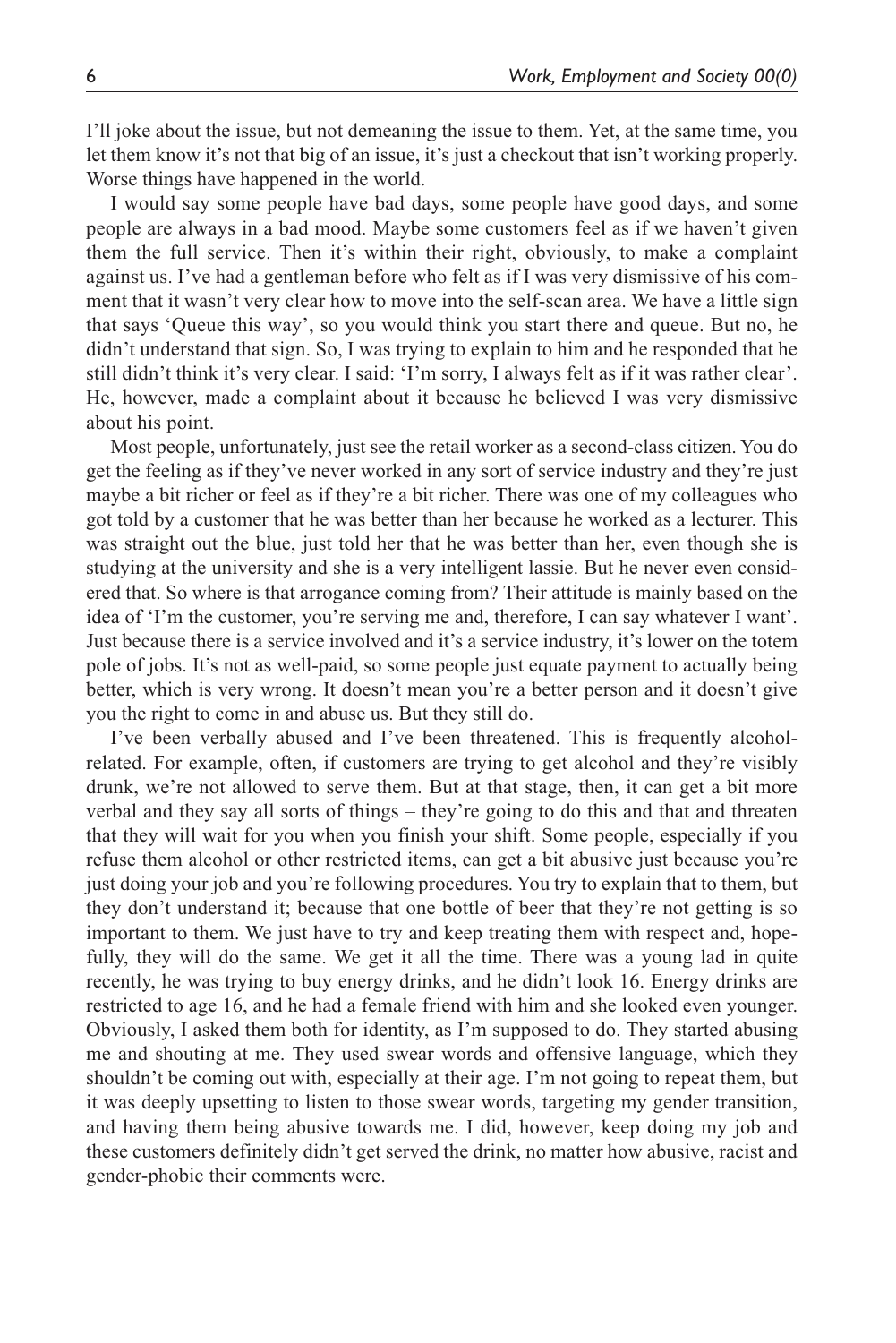### *Coping with transphobic customers*

If you have someone shouting in your face you're just supposed to just try and keep calm yourself. If you feel as if you can handle it yourself, fine; if not, contact a manager. We're not paid just to stand there and take abuse. It's not very pleasant. It can ruin your whole day and really put you on edge. We've had situations where some of my colleagues have been in absolute tears because of the abuse that you get thrown at you for no reason. You're just doing your job. It was especially upsetting when abuse and attack from customers had to do with my transgenderism. Although this has made me a stronger person, it's still something that shouldn't be happening. There was a customer, for instance, who for months kept using male pronouns for me and one day I politely asked him: 'Please can you stop because I'm not a man'. His response was, 'No, I can't, you were born that way, I'll always treat you that way', and kept going, saying, 'You've got this between your legs'. At that point, my team support had to come over. She tried to calm him down because he has no right to stand there and tell me how my gender identity is. I was being perfectly respectful and polite to him; I'm just simply asking him to please not use those terms. Eventually, he said that I was oppressing him. I had finished serving him by that point anyway, but the manager was very supportive, telling him just to keep his opinion to himself. I said to both of them that I'll refuse to serve this customer from this point on. We're allowed to refuse to serve, although he was shouting to me, 'You can't do this'. I said, 'Yes, I can. I'm not there to sit and get abuse from someone who doesn't respect me as a person', and from that point on I wouldn't serve this customer. He wasn't banned from the store, he still does come in, but he doesn't come to me. And if he did, I would just walk away. I can do that because I'm mainly working on the self-checkouts, so I have the freedom to move around that area. If I'm sitting on the till, however, it's a little bit harder, but I can always buzz and get someone and say, 'I'm not serving this customer'. They all know anyway, so the managers are supportive in cases of abuse – most of the time anyway.

This is deeply upsetting for me and it is something that happens more often than one might expect. I don't recall any of these men being there when I was born, standing there watching, and they have no right whatsoever to have an opinion on my gender. This is me; I'm myself and I'm proud of it. However, when you work in retail and you expose your real self to the public then it's a challenge. Personally speaking, because I'm transgender, sometimes I'll get people asking over-personal questions which I really don't want to answer. They ask me if I've gone all the way through my transition, although they won't use that word often, so it's essentially asking about my body and what it entails and what isn't there or is there. This isn't really a question you would normally ask anyone just in the street that you've never seen before but, apparently, it's got to be public knowledge. So, they ask. Generally, it's just a sort of curiosity-type way; sometimes it's a bit nasty, and some people are just generally friendly about it and wishing me well. But it is still a subject that I don't really want to broach with a stranger. Working on the front line of the store I interact with the public daily. I'm, however, quite open about who I am. Yet, again, you get those who make sort of snide comments or giggle and laugh at me, but that doesn't impact on me. I try to rise above it, just hold my head up high because I'm proud of who I am.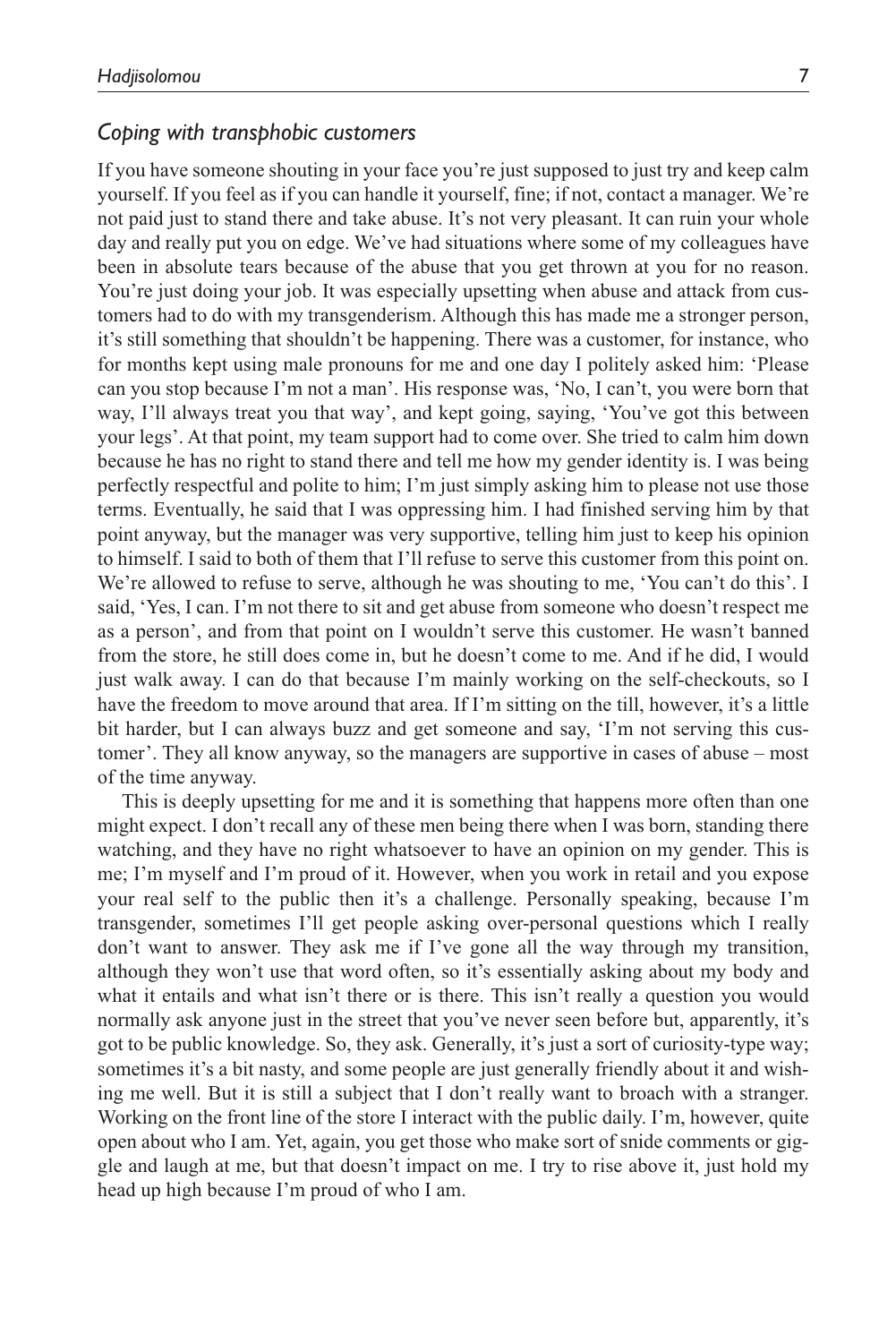Saying that, however, while such incidences are frequent, and line managers are supportive to step in and defuse the situation, they have never asked customers to apologize or leave the store, until recently. In this case, I was working on the night shift. My store remains open until 12 p.m. every day and after 10 p.m. is when we get many of the 'difficult' customers. We had three tills open and the self-checkouts where I was working. On the night shift, we usually have one manager on duty that is responsible for the store, plus one team leader. The store was quiet that night. Just a few customers in and the selfcheckouts were empty. This is when this customer, who was served from one of the younger girls on the tills, let's say, lost his temper. I'm still unsure what the problem was that triggered his behaviour. He started shouting at the young lassie and calling her names. The team leader was, thankfully, close and stepped in. She sent the young girl, who was in tears by that time, to the staff room to calm down and she escorted the man out of the store. The self-checkouts, where I was working, are located close to the store exit. The man escorted to the exit passed next to me, looked at me, and shouted: 'Well I'll just go to shop in CompanyX who don't employ transgender'. I was about to answer back but the manager nodded to me to close my mouth and keep silent, rather than ask this man to apologize. I would have liked the store manager to have him, and any other abusive and transphobic customers, banned from the store, because staff should be respected for who they are. But that hasn't happened, and I'll dare to say that it'll never happen. Customers are just too valuable to the company.

I have often felt uncomfortable around a customer, especially those who comment on my gender. There are a few of those and I don't like it because they're too personal towards me. They're asking too many personal questions, which I don't want to answer and, indeed, don't feel comfortable answering. They're just generally a bit creepy, as in lecherous, or trying to flirt with you and you don't want them to. They're just a customer and I have no interest; I have shown no interest. We keep being polite and serve them, maybe smile at them, but that doesn't mean that we're flirting back. I think if they push it too much then the security guard, who doesn't exist anymore, would have stepped in. He occasionally had to step in and ask men not to do that and say to them 'the girl isn't interested, please stop hassling her'. This has happened to many of the girls on the checkouts, especially to the younger ones by older men. I'm more confident than a lot of the younger girls. I'm 40, I have children and I had to go through a lot just to be who I am, so I won't be fussed by some guy. I have developed a thick skin. I do get a lot of comments and a lot of looks. I generally just blank them out. I get strange looks and comments on my gender but I've developed a rhino-thick skin because you just have to. You have to develop your defensive mechanism and learn that it's just another day and people, some people, are like that, maybe they're having a bad day. It still doesn't give them the right to do that, but it still happens.

I don't feel, however, as if dangerous things are lurking around every corner which can possibly do me injury. There is, however, the potential for it. Potentially, people can get massively abusive and start physically attacking you. I haven't been physically abused, but it has happened to others. Customers can become physically violent and noone can assure me that the guy who refuses to accept my gender, or any other transphobic individual in this small town, will not just come in and attack me, especially now that the company decided to remove the security guard from this store. This was an extra level of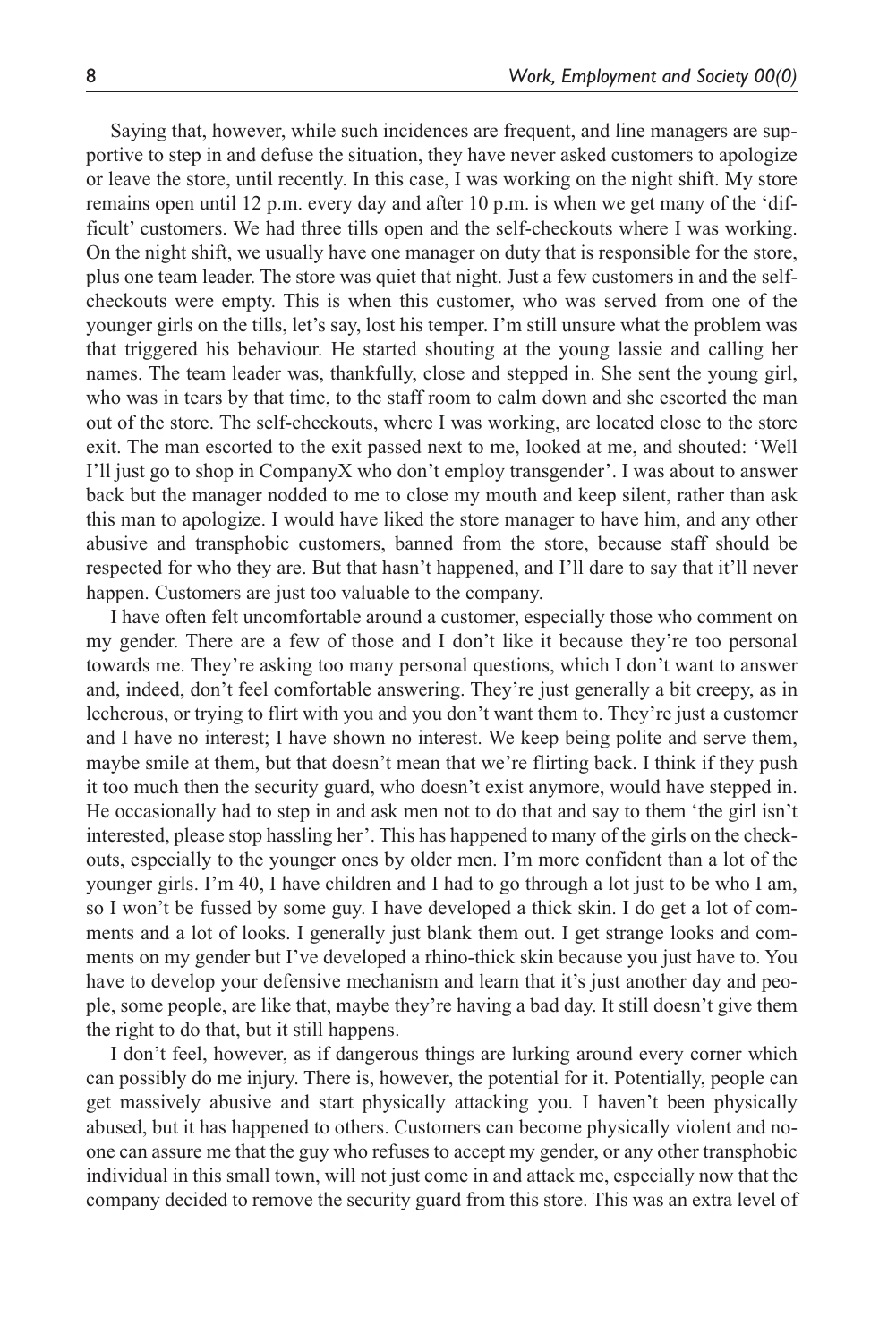you feeling safe. I work until midnight sometimes so there is only myself and one other colleague on the checkouts. The night shift is on duty but they're busy down the aisles doing their own thing, so sometimes if we do get an abusive customer it's just us having to deal with it. We do have a phone to call the duty manager, but that still might take too long, like three or four minutes to get there. It's not particularly safe without the security guard anymore. I don't feel safe anymore. I feel extremely unprotected at the moment, especially listening to the stories and experiences of other people in the store. One of my colleagues, a few months ago, she had a guy who ended up flashing his private parts at her. I think he was a bit drunk and she had to speak to the police about the incident.

I want to close this by highlighting that we need to understand that the customer isn't always right. This is probably accepted in theory. However, saying that the customer is always right is a very old phrase and policy which I don't think quite fits in so much these days. Finally, customers should look at the skeletons in their own cupboard before accusing me of dealing with mine, because everyone has them. Everyone has issues that they're not dealing with, within their own life, and yet they have a go at me and abuse me for being open about mine, dealing with them, moving on, and being who I should be. This is not acceptable. Think about that.

#### **Acknowledgements**

The author would like to deeply thank Kathrine for sharing her story. I would also like to thank the editor, Dr Ian Roper, and the three anonymous reviewers for their comments to improve this article.

#### **Funding**

The author received no financial support for the research, authorship, and/or publication of this article.

#### **References**

- Barclay JM and Scott LJ (2006) Transsexuals and workplace diversity: a case of 'change' management. *Personnel Review* 35(4): 487–502.
- Beauregard TA, Arevshatian L, Booth JE, et al. (2018) Listen carefully: transgender voices in the workplace. *The International Journal of Human Resource Management* 29(5): 857–884.
- Dietert M and Dentice D (2009) Gender identity issues and workplace discrimination: the transgender experience. *Journal of Workplace Rights* 14(1): 121–140.
- Hochschild AR (1983) *The Managed Heart. Commercialisation of Human Feeling*. Berkeley, CA: University of California Press.
- Johnston MP and Nadal KL (2010) Multiracial microaggressions: exposing monoracism in everyday life and clinical practice. In: Sue DW (ed.) *Microaggressions and Marginality: Manifestation, Dynamics, and Impact*. New York, NY: Wiley, 123–144.
- Korczynski M and Evans C (2013) Customer abuse to service workers: an analysis of its social creation within the service economy. *Work, Employment and Society* 27(5): 768–784.
- Law CL, Martinez LR, Ruggs EN, et al. (2011) Transparency in the workplace: how the experiences of transsexual employees can be improved. *Journal of Vocational Behavior* 79: 710–723.
- McFadden C and Crowley-Henry M (2018) 'My people': the potential of LGBT employee networks in reducing stigmatization and providing voice. *The International Journal of Human Resource Management* 29(5): 1056–1081.